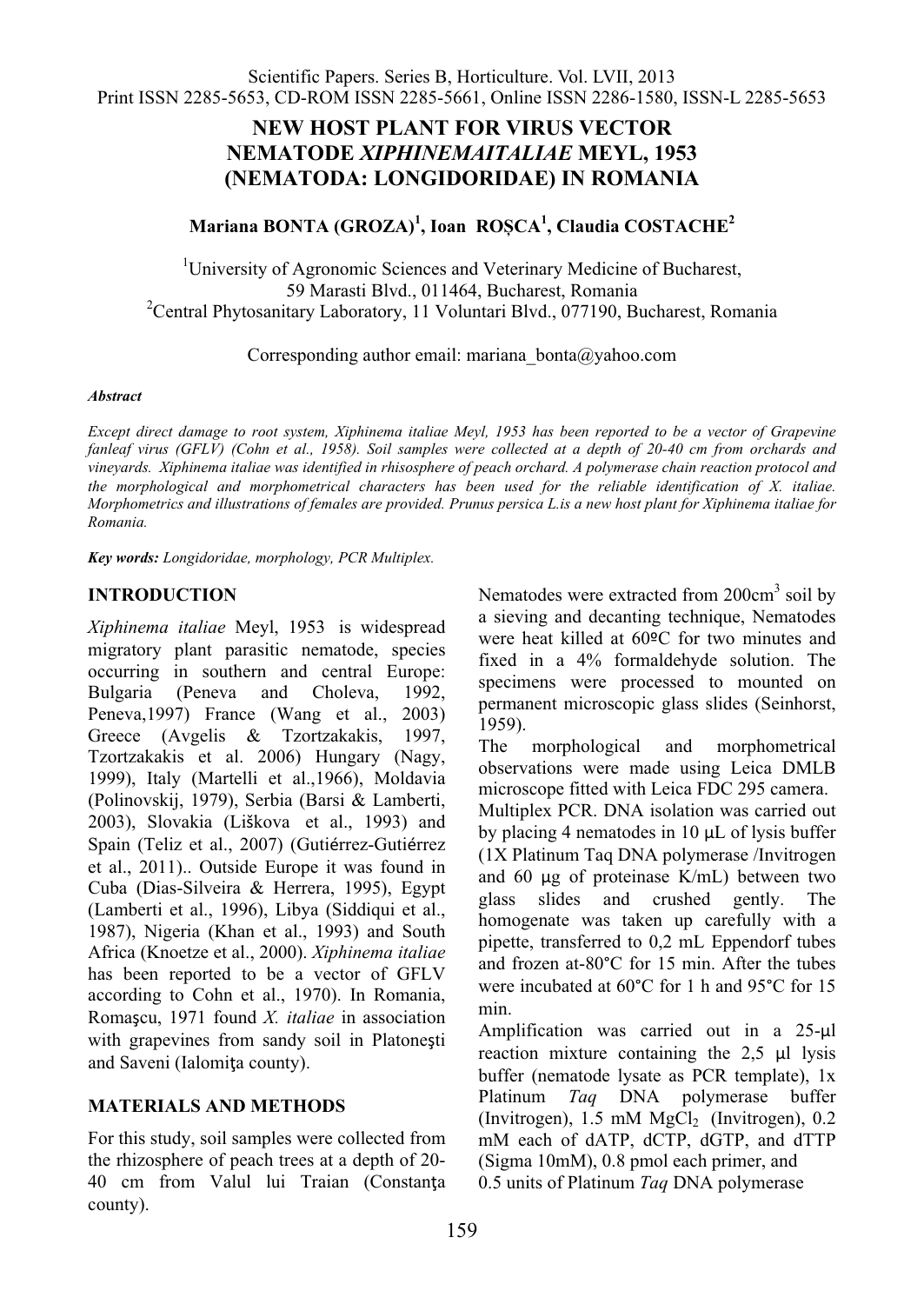(Invitrogen). The primers A-ITS 1, I27, D24, V18, ITA26 were used (Wang et al. 2003).

Amplifications were performed in a thermal cycler (Mastercycler Pro S – Eppendorf), with the following cycling conditions: 95°C for 3 min followed by 39 cycles at 94°C for 1 min, 58°C for 1 min, and 72°C for 1 min 30 s, and ending with 1 cycle at 72°C for 5 min and storage at 4°C.

Amplification product (10 μl PCR product) was separated on 1,5% agarose gel (Sigma) and 0,5X TBE at 100V. The gels were visualized with photo documentation system GENi (Syngene).

### **RESULTS AND DISCUSSIONS**

*Xiphinema italiae* Meyl, 1953 (Table 1, Figure 3).

Female: Body almost straight, tapering forward and backward, tail end ventrally curved. Cuticle 1,5-1,7μm thick in postlabial region, 2,2-2,7 μm at mid body, 3-4,3 μm. Head end 4,3-5μm convex, clearly separated from adjacent body by a constriction, laterally rounded. Basal bulb measuring 17-18x113-120 μm. Prerectum 451-607μm, rectum 23-31μm. Tail conical, elongated, tapering ventrally and or dorsally before end. Terminus rounded.

Juveniles: The scatter plot diagram based on functional and replacement odontostyle and body length reveals the presence of three juveniles stages (the second, third, fourth) (Figure 1).



Figure 1. Scatter plot of odontostyle and replacement odontostyle agaist body length of Xiphinema italiae.

| Table 1. Measurements of Xiphinema pachtaicum (all in |  |
|-------------------------------------------------------|--|
| micrometres)                                          |  |

| Locality                          | Valul lui Traian            |           |      |            |
|-----------------------------------|-----------------------------|-----------|------|------------|
| Host plant                        | Prunus persica L.           |           |      |            |
| Character                         | Females                     | J)        | J3   | J4         |
| n                                 |                             | 7         | 1    |            |
| L                                 | 3152±35.3                   | 1486,1434 | 1671 | 2363,2189  |
| a                                 | $98.6 \pm 1.6$<br>96.5-101  | 71.62     | 76   | 95.87      |
| Ъ                                 | $8.3 + 0.1$<br>$8.2 - 8.4$  | 5,5       | 6,3  | 6.6:6.3    |
| c                                 | 35,7±0.3<br>35,4-36         | 20.6      | 21.4 | 27,8; 27,3 |
| ď                                 | $4.4 + 0.2$<br>$4.1 - 4.6$  | 5,2       | 5.5  | 4,8        |
| V%                                | $46.8 \pm 1.1$<br>45.5-48   |           | ÷    |            |
| Odontostyle                       | $88.4 \pm 1.5$<br>87-90     | 50.51     | 70   | 85.81      |
| Odontophore                       | 59,5±0.7<br>59-60           | 40.43     | 46   | 60.52      |
| Replacement<br>odontostvle        |                             | 65,66     | 85   | 98.95      |
| Oral aperture to<br>guide ring    | $77.8 + 2.8$<br>$75 - 81$   | 42,44     | 60   | 67,63      |
| Pharvnx                           | $378.8 + 5.8$<br>374        | 270, 260  | 265  | 357.344    |
| Tail                              | $88.4 \pm 1.5$<br>87-90     | 72        | 78   | 85.80      |
| Length of hvaline<br>part         | $9.7 + 0.6$<br>$9 - 10$     | 5.8       | ÷    | 8.10       |
| Body diameter at:<br>- lip region | $10.6 + 0.2$<br>$10,4 - 11$ | 8:8.5     | 8.7  | 9.4:9.7    |
| - guiding ring                    | $23.1 + 0.4$<br>23-23,4     | 15.6      | 18   | 20,21      |
| - base of pharynx                 | $28.5 \pm 0.7$<br>28-30     | 22,5:23   | 21.5 | 24         |
| - mid-body                        | $32 + 0.4$<br>31-33         | 21.23     | 22   | 25         |
| - anus                            | $20.1 + 0.7$<br>20-21       | 13,8      | 14   | 17,5       |
| - hyaline part                    | 7                           | 3,6       | ä,   | 5          |

n=number of specimens; a=body length/greatest body diameter; b=body length/distance from anterior to end of esophageal bulb; c=body length; c´=tail length/anal body diameter; V%=distance of vulva from anterior end



Figure 2. Electrophoresis of the amplification products from DNA isolated from Xiphinema italiae: lane M-100bp DNA ladder (Fermentas), lane A,B – X. italiae